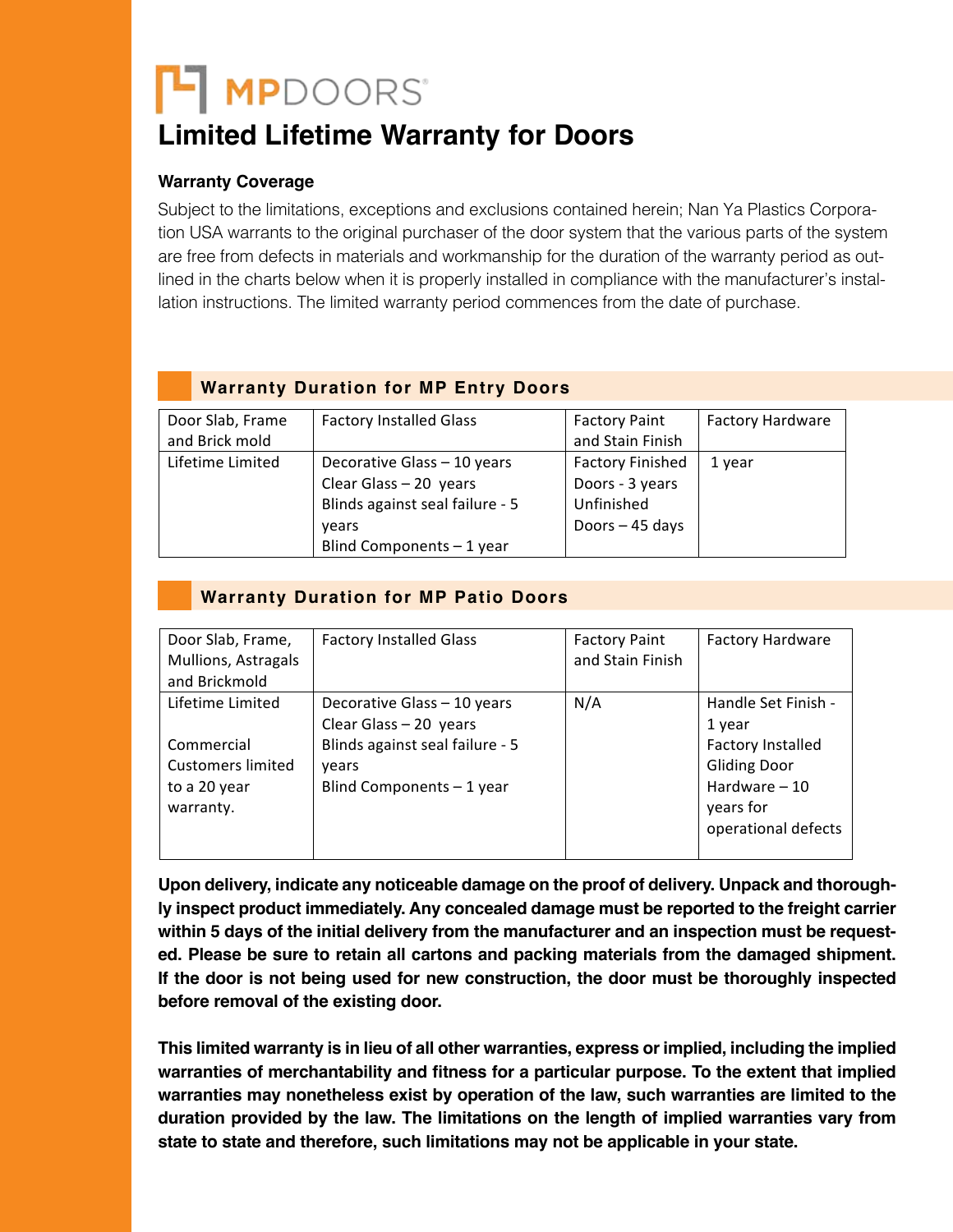#### **Limitations**

In no event will Nan Ya Plastics Corporation USA be liable to the homeowner or any other person for general, incidental or consequential damages. Nothing herein guarantees safety for persons or property, or guarantee that the premises will be hurricane proof or impact proof. The remedies set forth herein are the original purchaser's exclusive remedies for breach of warranty. This limited warranty is not transferable and only applies to doors installed in single family, owner occupied dwellings within the continental United States. The date of manufacturer shall be the commencement date for the durations of the limited warranty should the purchase date not be established through written documentation. The purchase price is the consideration for the limited warranty.

#### **Exclusions**

The following Exclusions are not covered and shall otherwise not be considered to be defects in material or workmanship as applied to this limited warranty:

- Damage due to improper installation or maintenance not in adherence with the manufacturer's written instructions
- Damage due to improper handling or storage
- Damage due to modification or alteration of the door system, including installation of a peephole, pet door, mail slot or kickplate
- Damage due to use of a storm door
- Damage due to freight carriers, common carriers, private transportation, or any other transportation, and handling upon arrival to destination
- Damage due to transportation after the door system is in the possession of the customer
- Damage concealed by packaging that is not reported within 5 calendar days of receipt of product
- Damage due to accident, abuse or improper use
- Damage due to misuse, neglect, vandalism, or impact by foreign objects.
- Damage due to fire, explosion, corrosive fume, condensate damage, acts of God or any other events beyond the control of Nan Ya Plastics Corporation USA
- Damage due to improper maintenance and exposure to abrasive and corrosive materials, chemicals or cleaners
- Warp not exceeding 1/4" in the plane of the door panel, bow or misalignment in the door frame in which the door panel is hung
- Stress due to localized application of heat, movement of building or building components, or due to expansion or contraction of building or building components
- Any failure of the structure into which the door is installed
- Discoloration of the factory finished door may occur when exposed to extreme sunlight. Discoloration that is within the accepted tolerances contained within Delta E 7 according to ISO 11341-2004 for stains and paints is excluded.
- Unfinished doors and door components must be painted or stained within 45 days of receipt. Discoloration, variations or changes in the color and chalking of the unfinished door components is excluded.
- Condensation on the door or glass
- Discoloration or irregularity in glass that is not visible from farther than 6 feet
- Due to the nature of decorative glass, it is expected that there will be slight inconsistencies in caming and beveled glass pieces. Such inconsistencies are not warrantable.
- Small marks, scratches and spots which do not exceed company standards or federal government specifications. C 1036-85
- Glass breakage after sale
- Discoloration of hardware finish after ONE (1) YEAR